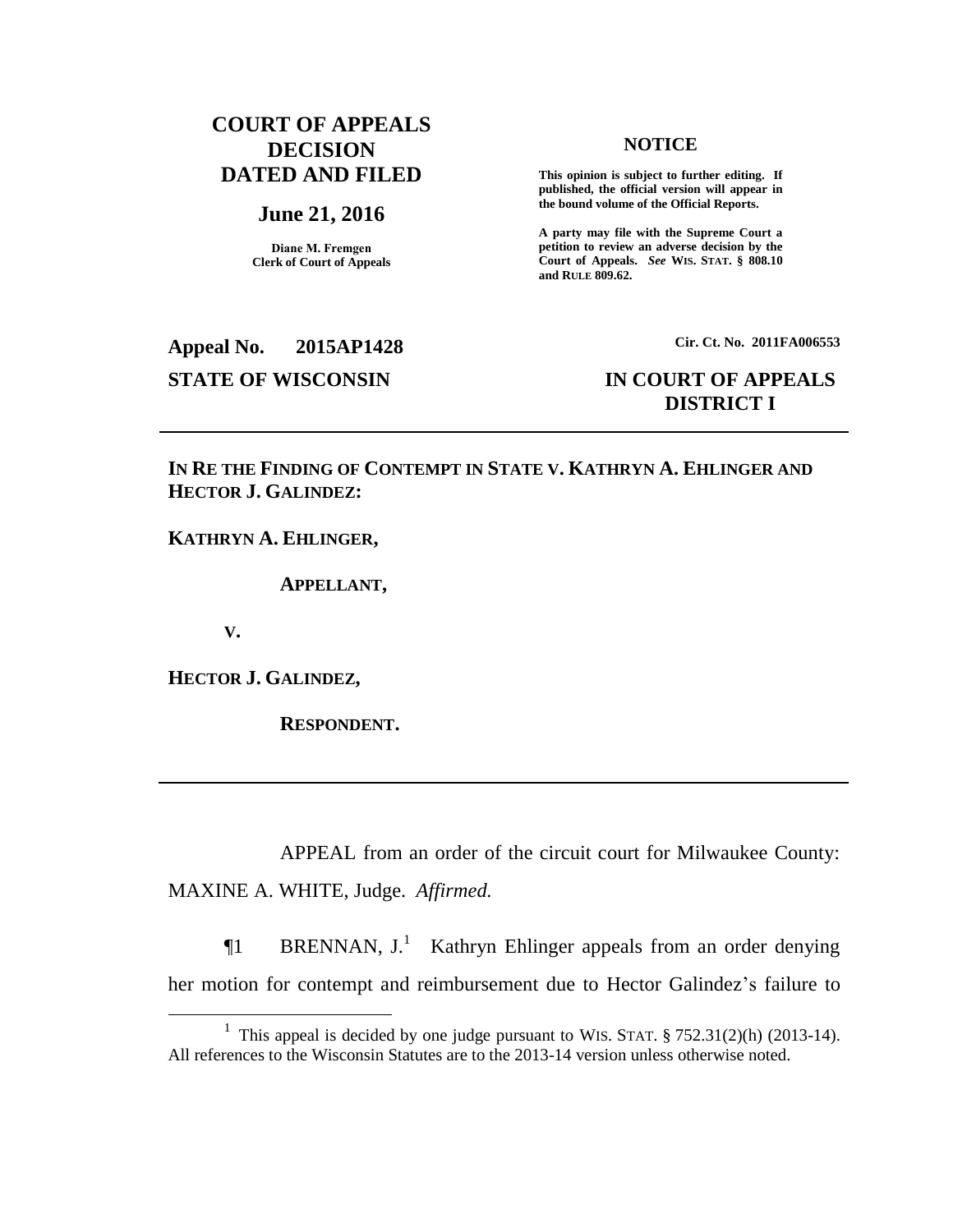pay variable child support related costs. Ehlinger argues that the circuit court erred when it concluded that the evidence did not support a finding that Galindez was in contempt.<sup>2</sup> Because the circuit court properly exercised its discretion, we affirm.

### **BACKGROUND**

¶2 On June 19, 2014, the circuit court entered a final order on placement and support for the parties' two children in a paternity action. The provision in the final order that is relevant to this action concerns variable  $costs<sup>3</sup>$ and out-of-pocket medical expenses, and it states that they "shall be split 50/50 and payment made [within] 30 days of notice and receipts for obligations included in the statutory definitions[.]"

¶3 On November 25, 2014 Ehlinger moved *pro se* for a finding of contempt based on Galindez's alleged failure to pay his share of the variable costs, including out-of-pocket medical expenses and child care expenses as ordered. The first hearing was adjourned because Ehlinger had failed to provide Galindez notice

 $\overline{a}$ 

<sup>&</sup>lt;sup>2</sup> Ehlinger titled her motion below as one for contempt but cited the statute on child support, WIS. STAT. § 767.511, and failed to cite the contempt statute, WIS. STAT. § 785.02. Nonetheless, we conclude it is clear that she sought a contempt finding under WIS. STAT. § 785.02 and here appeals the denial of contempt by the circuit court on June 19, 2014. "'Contempt of court' means intentional … [d]isobedience, resistance or obstruction of the authority, process or order of a court[.]" WIS. STAT. § 785.01 (1)(b).

<sup>&</sup>lt;sup>3</sup> "Variable costs" are "the reasonable costs above basic support costs incurred by or on behalf of a child, including but not limited to, the cost of child care, tuition, a child's special needs, and other activities that involve substantial cost." WIS. [ADMIN.](https://1.next.westlaw.com/Link/Document/FullText?findType=L&pubNum=1012613&cite=WIADSDCF150.02&originatingDoc=If0924936a14d11e4b4bafa136b480ad2&refType=LQ&originationContext=document&transitionType=DocumentItem&contextData=(sc.Search)) CODE § DCF [150.02\(29\)](https://1.next.westlaw.com/Link/Document/FullText?findType=L&pubNum=1012613&cite=WIADSDCF150.02&originatingDoc=If0924936a14d11e4b4bafa136b480ad2&refType=LQ&originationContext=document&transitionType=DocumentItem&contextData=(sc.Search)).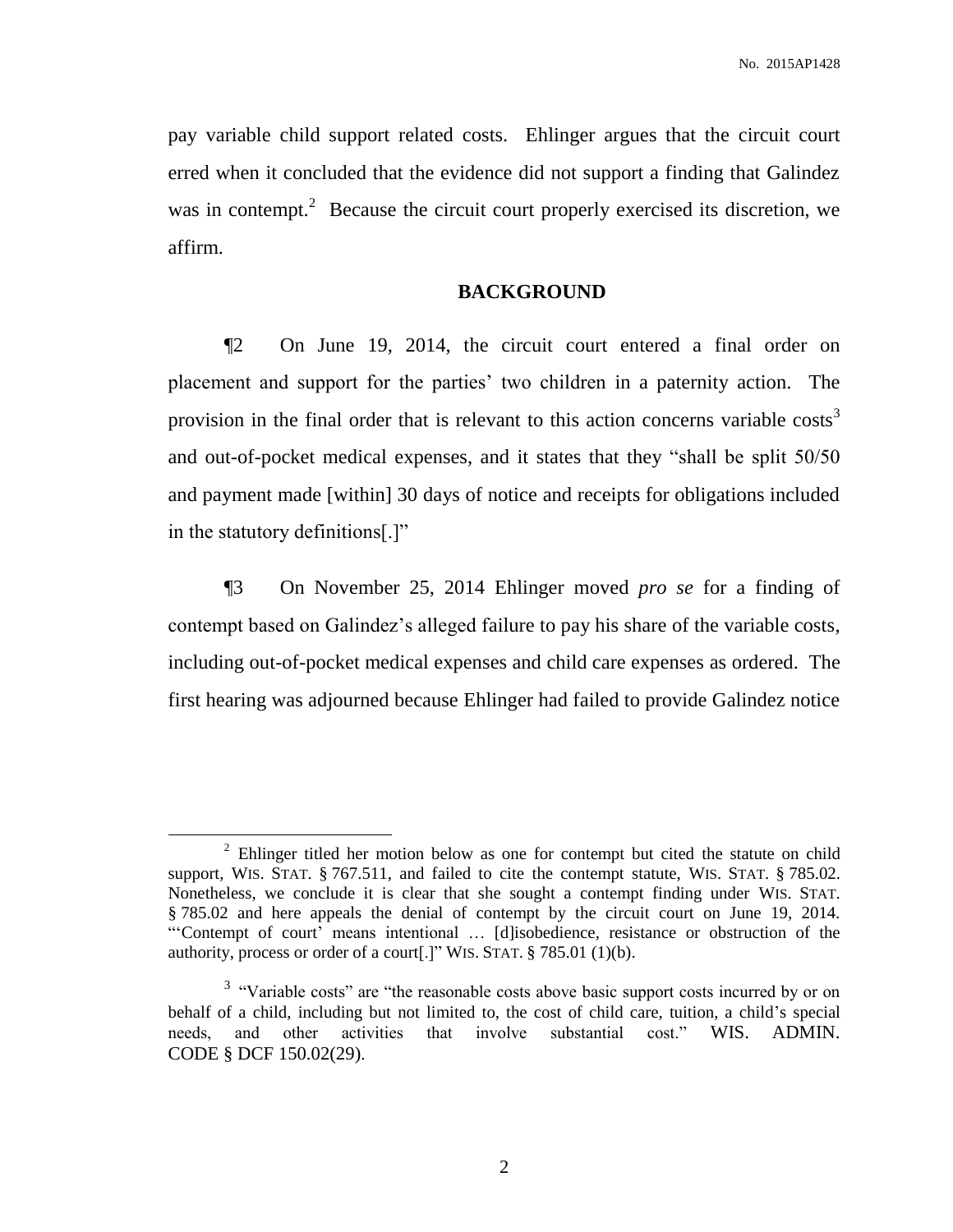of the pleadings and papers related to her motion.<sup>4</sup> Following a rescheduled hearing on April 23, 2015, at which each party, *pro se*, presented evidence of variable expenses, Galindez was given the opportunity to respond to documents Ehlinger submitted at the hearing.

¶4 The June 26, 2015 final order of the circuit court denied Ehlinger's motion for contempt, finding that it was not supported by the evidence. The court found that there was no credible evidence in the record that Ehlinger had communicated with Galindez about her plan to incur a debt within a reasonable time, nor any record of a "timely request for payment." Additionally the court found that there was no credible record of many of her expenses and that the records that she provided the court were "not reasonable, credible or timely." Thus, the court entered an order denying Ehlinger's motion to hold Galindez in contempt and her request for reimbursement of the claimed expenses. Ehlinger now appeals.<sup>5</sup>

 $\overline{a}$ 

<sup>4</sup> Generally, *pro se* litigants are bound to the same procedural law as attorneys. "*Pro se* appellants must satisfy all procedural requirements, unless those requirements are waived by the court. They are bound by the same rules that apply to attorneys on appeal. The right to selfrepresentation is '[not] a license not to comply with relevant rules of procedural and substantive law.'" *Waushara Cty. v. Graf*, 166 Wis. 2d 442, 452, 480 N.W.2d 16 (1992).

<sup>&</sup>lt;sup>5</sup> This court issued an order on March 28, 2016, requiring Galindez to file a brief or risk summary reversal. *See Raz v. Brown*, 2003 WI 29, ¶36, 260 Wis. 2d 614, 660 N.W.2d 647. Galindez failed to do so. That failure, however, does not bind us to reverse. The sanctions for a party's failure to file a brief are within the discretion of the court of appeals, and the Supreme Court ordinarily refrains from reviewing such decisions. *See In re Smythe*, 225 Wis. 2d 456, 462-63, 592 N.W.2d 628 (1999). In this case, where the circuit court's findings of fact are not clearly erroneous and where it has made credibility determinations that we do not review, we exercise our discretion not to impose the sanction of summary reversal.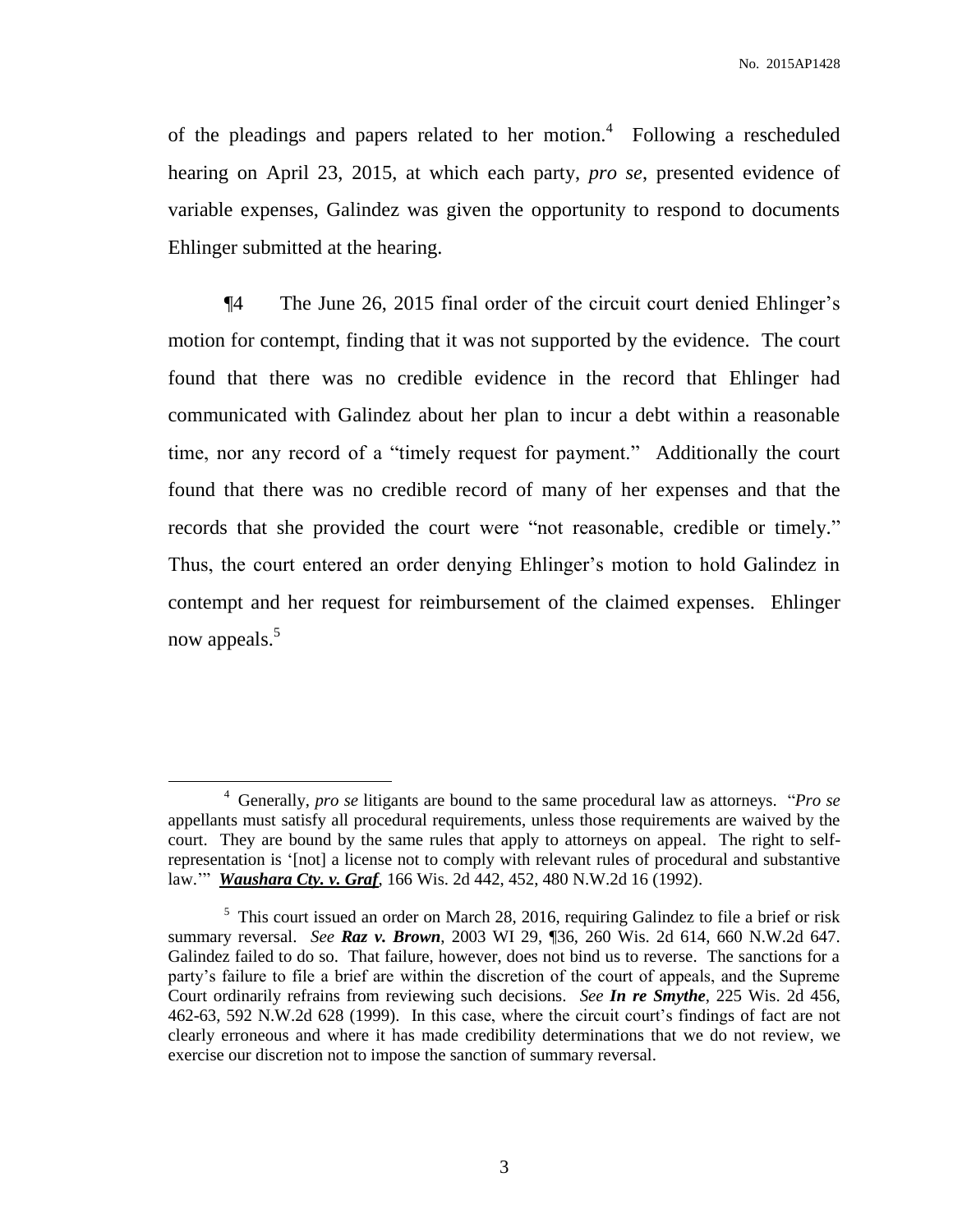#### **DISCUSSION**

¶5 We review a trial court's use of its contempt power to determine whether the court properly exercised its discretion. *Benn v. Benn*, 230 Wis. 2d 301, 308, 602 N.W.2d 65 (Ct. App. 1999). "A circuit court acts within its discretion when it examines the relevant facts, applies a proper standard of law, and, using a demonstrated rational process, reaches a conclusion that a reasonable judge could reach." *Bank Mut. v. S.J. Boyer Constr., Inc.*, 2010 WI 74, ¶20, 326 Wis. 2d 521, 785 N.W.2d 462. We uphold the factual findings of the trial court unless they are clearly erroneous. *[Phelps v. Physicians Ins. Co. of Wis., Inc.](https://1.next.westlaw.com/Link/Document/FullText?findType=Y&serNum=2019341313&pubNum=0000595&originatingDoc=I4e9f2c37fa4111e4a807ad48145ed9f1&refType=RP&originationContext=document&transitionType=DocumentItem&contextData=(sc.Search)),* 2009 WI 74, ¶34, 319 Wis. [2d 1, 768 N.W.2d 615.](https://1.next.westlaw.com/Link/Document/FullText?findType=Y&serNum=2019341313&pubNum=0000595&originatingDoc=I4e9f2c37fa4111e4a807ad48145ed9f1&refType=RP&originationContext=document&transitionType=DocumentItem&contextData=(sc.Search)) "When the circuit court acts as the finder of fact, it is the ultimate arbiter of the credibility of the witnesses and the weight to be given to each witness's testimony." *State v. Peppertree Resort Villas, Inc.*, 2002 WI App 207, ¶19, 257 Wis. 2d 421, 651 N.W.2d 345 (citations omitted). "The reason for this rule is that the trier of fact had the opportunity to observe the witnesses and their demeanor." *Id.* "When more than one reasonable inference can be drawn from the credible evidence, the reviewing court must accept the inference drawn by the trier of fact." *Id.*

¶6 We begin by sorting out what issues exactly Ehlinger has properly brought before us. Ehlinger's Notice of Appeal states she seeks review of the circuit court's order of June 26, 2015. On that date, the trial court denied Ehlinger's motion for contempt of the trial court's final placement and child support order of June 19, 2014, which contained the following provision relevant to this appeal: the variable costs and out-of-pocket medical expenses "shall be split 50/50 and payment made [within] 30 days of notice and receipts for obligations included in the statutory definitions[.]" This quoted provision is the full extent of the language in the final order regarding variable expenses.

4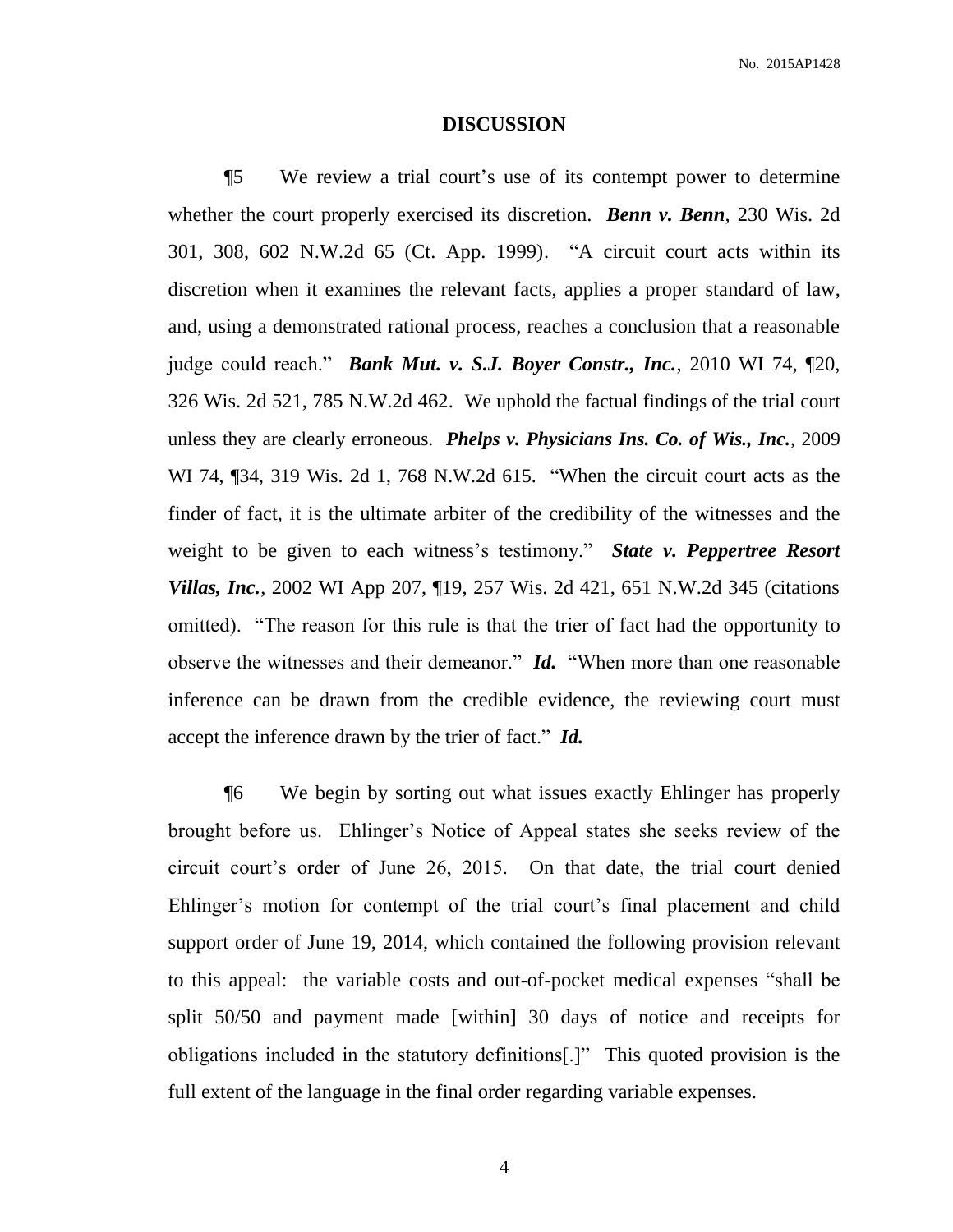¶7 First we note that Ehlinger failed to develop two of the issues she listed in her Statement of Issues on appeal: (1) a request for future child care expenses to be included in the variable costs; and (2) an argument that the trial court failed to follow various laws. As to the argument regarding future child care costs, Ehlinger makes no mention of the statute, case law or standards for modification of a final order. As to the second argument that the court failed to follow various laws, she lists those laws, but fails to develop any argument or support as to trial court error with regard to the laws she lists (due process, equal protection, a discovery statute, WIS. STAT. § 801.14, an ex parte communication prohibition in WIS. STAT.  $\S 227.50(1)(a)$  and SCR 60.04(g)(1), and a failure to enforce a child support order). We will not consider undeveloped arguments of a party.<sup>6</sup> *See Industrial Risk Insurers v. American Eng'g Testing, Inc.*, 2009 WI App 62, ¶25, 318 Wis. 2d 148, 769 N.W.2d 83 ("[W]e will not abandon our neutrality to develop arguments" for the parties.)

¶8 The stated issue we do address here is Ehlinger's argument that the trial court's factual and legal findings at the contempt hearing were incorrect. In rejecting contempt, the trial court made specific fact findings about the deficiency of Ehlinger's evidence. The court's June 2014 final order required the parties to provide each other "notice and receipts." In light of that requirement in the order, at the contempt hearing, the trial court found that "the receipts attached to [Ehlinger's] summary exhibit do not credibly establish the debt or payment claimed." The court found that "there is no credible record of many of

 $\overline{a}$ 

5

<sup>&</sup>lt;sup>6</sup> And to the extent Ehlinger has stated other issues that we cannot discern, we conclude that she has failed to properly develop them. It is a litigant's job to clearly state her issues and develop them. We do not do it for her. *See Industrial Risk Insurers v. American Eng'g Testing, Inc.*, 2009 WI App 62, ¶25, 318 Wis. 2d 148, 769 N.W.2d 83.